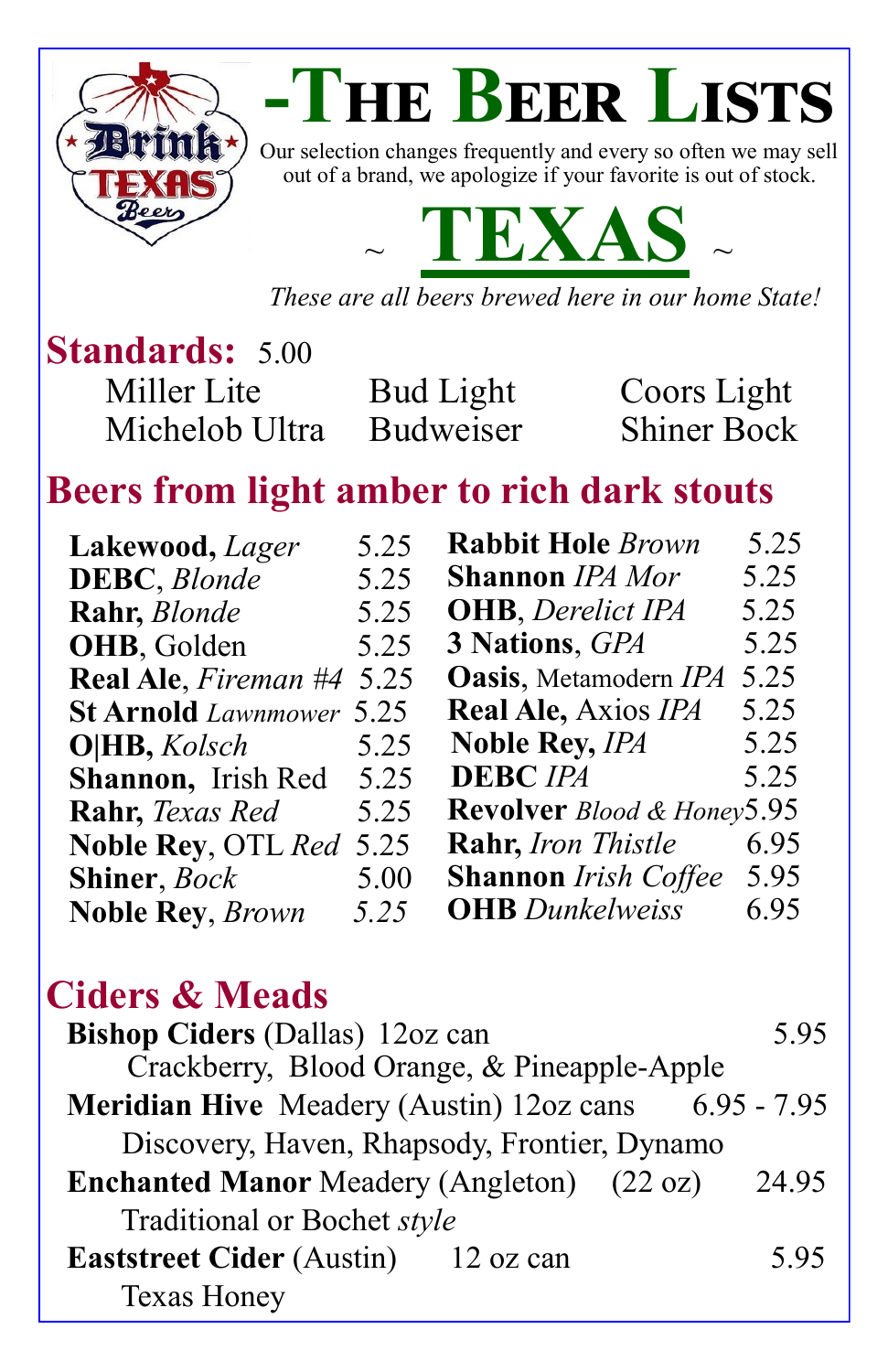### $\sim$  **LAGERS**  $\sim$

*Lagers are beers usually gold in color, crisp & floral on the nose, mildly hopped fermented with Lager yeast resulting in crisp finish without lingering after tastes.*

**THE USUAL SUSPECTS, GOLDEN CRISP BREWS 5.00** Miller Lite, Bud Light, Coors Light, Michelob Ultra, Budweiser, PBR

#### **PREMIUM LAGERS & GOLDEN BREWS**

*Our collection of World Class Pilsners, Lagers & Golden Ales*

| Peroni, Italy          |      | 5.25 Lakewood Lager                                          | 5.25 |
|------------------------|------|--------------------------------------------------------------|------|
| Efes, Turkey           |      | 5.50 Grolsch, Holland 15oz                                   | 7.25 |
|                        |      | Blue Point, Toasted Lager 5.25 Sul Americana, 200 z BRZ 6.95 |      |
| Estrella Damm, Spain   |      | 5.25 Dos Equis, Mexico                                       | 5.25 |
| Corona, Mexico         |      | 5.25 Tiger, Singapore                                        | 5.25 |
| Heineken, Holland      |      | 5.25 Weihenstephaner Pils                                    | 5.25 |
| Stella Artois, Belgium |      | 5.25 Pilsner Urquell,                                        | 5.25 |
| Guinness, Blonde       |      | 5.25 DEBC Dallas Blonde                                      | 5.25 |
| Firemans #4, Golden    |      | 5.25 Rahr, Blonde                                            | 5.25 |
| St Arnold, Lawnmower   | 5.25 | OHB Golden Mustache 5.25                                     |      |

#### **DARK LAGERS, BOCKS & DOPPELBOCKS**

*These beers are brewed from roasted malts, lager yeast & mild hops.* 

| Shiner Bock, USA           | 5.00 |
|----------------------------|------|
| Warsteiner Dunkel, Germany | 5.50 |
| Celebrator, Germany        | 6.95 |
| Andechs, Doppelbock 16oz   | 7.95 |
| Optimator, Germany         | 6.25 |

### **NON ALCOHOLIC BREWS**

| Kaliber, Ireland     | 5.25 O'Douls, USA            | 5.00 |
|----------------------|------------------------------|------|
| Clausthaler, Germany | 5.25 O'Douls Amber, USA 5.00 |      |
| St Pauli, Germany    | 5.25 Buckler, Holland        | 5.25 |

### **GLUTEN FREE BEER**

Red Bridge, USA 5.25 Estrella, Daura Spain 5.00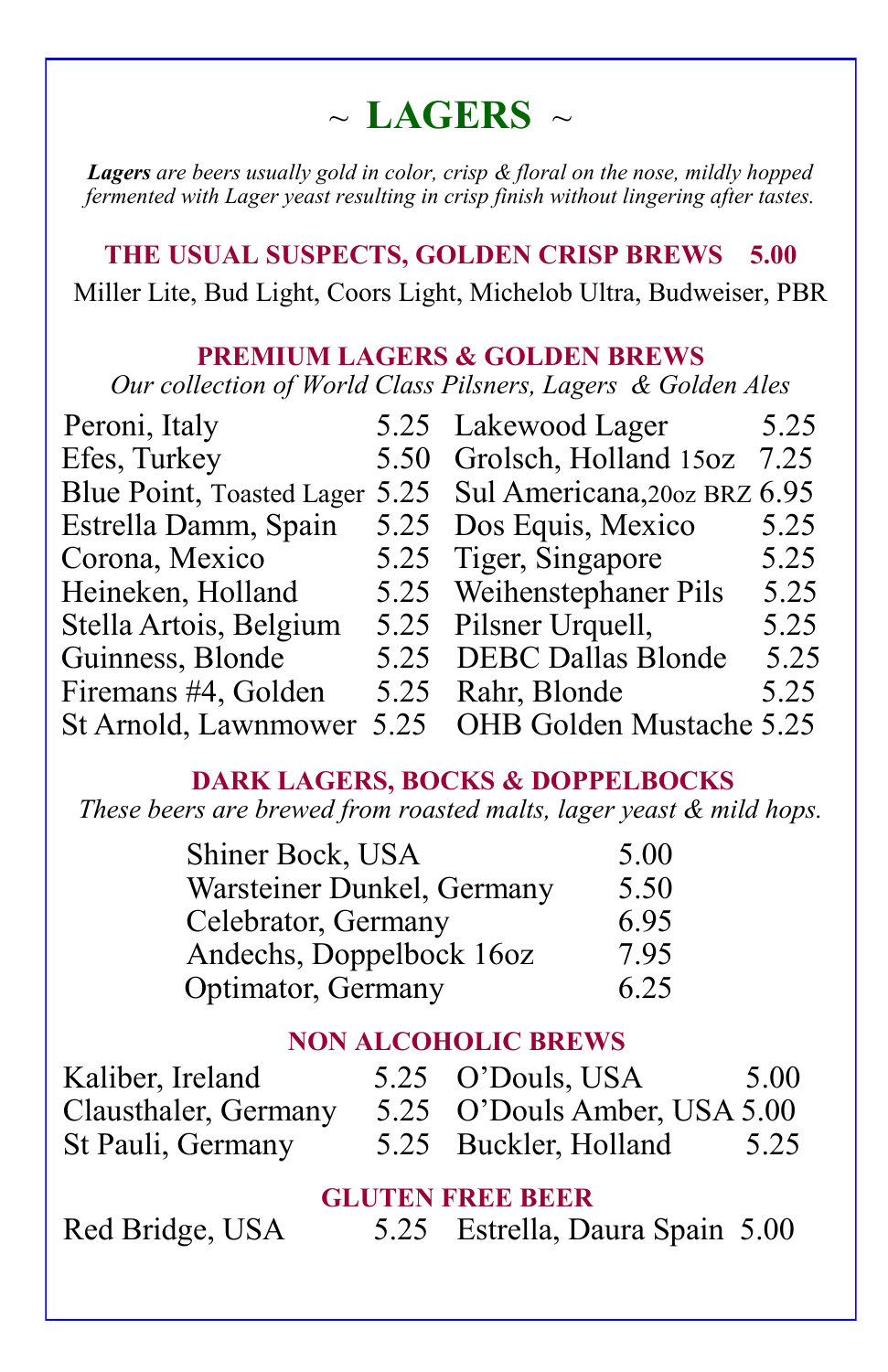# $\sim$  ALES  $\sim$

Ales are a type of beer brewed from malted barley using a top-fermenting brewers' yeast. This yeast ferments the beer quickly, leaving it sweet, full-bodied and fruity.

| Pale & India Pale Ales                       | <b>Blondes, Reds &amp; Browns</b>   |  |  |
|----------------------------------------------|-------------------------------------|--|--|
| American-style pale ale as ranging in        | Guinness Blonde<br>5.25             |  |  |
| color from deep golden to copper, with       | 5.25<br>Fireman's #4                |  |  |
| hoppy bitterness, flavor & aroma             | DEBC Blonde<br>5.25                 |  |  |
| 3 Nations GPA (German Pale Ale)              | Rahr Blonde                         |  |  |
| 5.25                                         | 5.25                                |  |  |
| 5.25                                         | <b>St Arnold Lawnmower</b>          |  |  |
| Sierra Nevada Pale                           | 5.25                                |  |  |
| 5.25                                         | <b>Funkwerks Saison</b>             |  |  |
| New Belgium Fat Tire,                        | 5.95                                |  |  |
| 5.25                                         | 5.25                                |  |  |
| Dale's Ale,                                  | OHB, All Good Kolsch,               |  |  |
| <b>DEBC IPA</b>                              | 12.95                               |  |  |
| 5.25                                         | Querkas, Smoked Malts               |  |  |
| Stone IPA                                    | <b>Fat Tire</b>                     |  |  |
| 5.95                                         | 5.25                                |  |  |
| Deschutes, Fresh Squeeze IPA 5.25            | 5.25                                |  |  |
| 5.25                                         | Noble Rey, Red                      |  |  |
| Real Ale, Axios IPA<br>5.25<br>Lagunitas IPA | 5.25<br>Rahr Red                    |  |  |
| 5.25                                         | 5.25                                |  |  |
| Noble Rey Tactical F/F IPA                   | Shannon, Red                        |  |  |
| 5.25                                         | 5.25                                |  |  |
| Hop Devil IPA                                | Killian's Red                       |  |  |
| 7.25                                         | 5.25                                |  |  |
| Boulevard, Calling, Imp. IPA                 | <b>Newcastle Nut Brown</b>          |  |  |
| 7.25                                         | Fuller's ESB 11.2oz                 |  |  |
| Green Flash West Coast Imp                   | 5.95                                |  |  |
| 7.25<br>Breckenridge 471<br>Imp              | 5.25<br>Nobel Rey, Brown            |  |  |
| Oasis. Metamodern IPA                        | 5.50                                |  |  |
| 5.25                                         | Rabbit Hole, Brown                  |  |  |
| <b>DEBC Dream Crusher</b><br>7.25<br>Imp     | NC Bro. Thelonius Brown<br>6.95     |  |  |
| 7.95                                         | 6.95                                |  |  |
| Goodknight Ale, Imp Red                      | Belhaven, Scottish Ale 14.8         |  |  |
| 7.25                                         | 5.95                                |  |  |
| New Belgium, Voodoo IPA                      | Old Chubb, Scotch Ale               |  |  |
| 5.25<br>Shannon, IPA Mor                     | Shannon, Irish Coffee Cream 5.95    |  |  |
| - Visit our Large Formats Too -              | <b>Wexford Cream Ale</b><br>6.95    |  |  |
| <b>Wheat Ales</b> - German Wheat beers       | <b>Nitro, Porters &amp; Stouts</b>  |  |  |
| are weiss bier with notes of banana $\&$     |                                     |  |  |
| clove, Belgian Witt offer crisp citrus &     | 5.95<br>Barney Flats, Oatmeal Can   |  |  |
| spice flavor notes.                          | 5.25<br><b>Breckenridge Oatmeal</b> |  |  |
|                                              | Maui Coconut Porter - Can<br>6.95   |  |  |
| 9.95                                         | 5.50                                |  |  |
| Wiehenstephaner Kristal                      | Guinness, Extra Stout               |  |  |
| <b>Blanche De Bruxelles</b>                  | 5.25                                |  |  |
| 6.95                                         | <b>Deschutes Black Butte Porter</b> |  |  |
| 5.25                                         | 5.25                                |  |  |
| Abita Purple Haze                            | Left Hand Milk Stout (Nitro)        |  |  |
| 5.25                                         | 7.95                                |  |  |
| <b>Boulevard Wheat</b>                       | North Coast Rasputin R.I.S.         |  |  |
| OHB, DF-DUB Dunkelweis 6.95                  | 7.95                                |  |  |
| 5.25                                         | Guinness Foreign Extra 7.5%         |  |  |
| Avery, White Rascal                          | 10.95<br>Dragons Milk Stout 10%     |  |  |
| 5.95<br>Revolver, Blood & Honey<br>7.95      | 5.25<br>Breckenridge Vanilla Porter |  |  |
| Hennipen, Ommegang                           | 10.95<br>Yeti Stout, Imp. Can       |  |  |
| 5.95                                         | 7.95                                |  |  |
| Ayinger, Brau Weiss                          | Lakewood, Temptress, Imp            |  |  |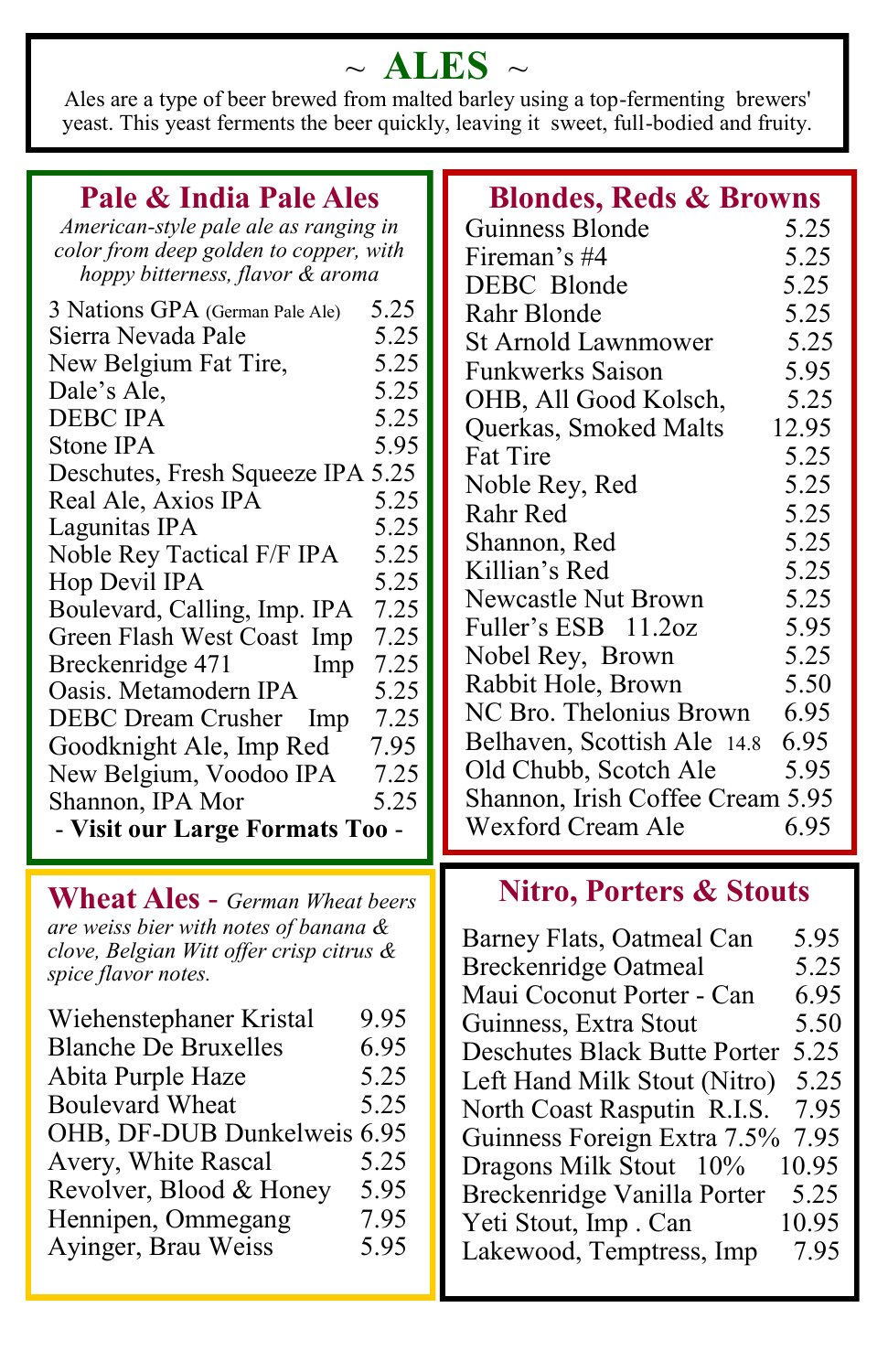# ~ **BELGIAN STYLES** ~

*Belgium's legacy of brewing began with the monks & monasteries, and their unique style of beers. Not every Belgian beer is brewed by monks but almost all conform to their delicious flavor, bottle conditioning & aging standards*

**Blondes or Golden Ales** - *Crisp, golden, & refreshing because Belgian ale yeast together with toasted malts limit aftertaste to bready & toasty notes.*

| Leffe Blonde | 6.95 Duvel Golden,    | 9.95  |
|--------------|-----------------------|-------|
| Fin Du Monde | 7.95 Delerium Tremens | 8.95* |

**Tripels -** *Lots of different stories as to where or when the term tripel came into use, as a category they are generally golden, dry finish, bright carbonation & 7-10% ABV*

| Karmeleit Tripel | 9.95 Maredsous 10                   | 10.95 |
|------------------|-------------------------------------|-------|
| Chimay White     | 9.95 Victory, Golden Monkey         | 8.95  |
| Westmalle Tripel | 12.95 Bruery, "Mischief" 25oz 15.95 |       |

**Dubbels -** *Apparently Westmalle started the term Dubbel when they began brewing a second beer, which have been roasted to red & brown color & offer full flavor and rich finish*  Maredsous 8 9.95 Chimay Red 9.95 Westmalle Dubbel 10.95

**Browns & Strong Ales -** *A selection of beers that offer full malt rich flavors. This beer style was originally developed as a reserve level beer for a monastery Abbot's personal distribution during special holidays, fasts & celebrations. Range 9-12% ABV*

| Chimay Blue        | 10.95 Ommegang Abbey    | 9.95  |
|--------------------|-------------------------|-------|
| Delerium Nocturnum | 8.95* Rochefort 10      | 12.95 |
| Three Philosophers | 9.95 Brothers Thelonius | 9.95  |

**Flemish, Farmhouse & Saison Styled -** *A style of beer that was produced by farmers to refresh workers,light & flavorful with some tart & sour notes in their tastes* Funkwerks Saison 6.95 Rosetta, Flanders Bruin 8.95 Delerium Red Cherry 8.95 Avery, Raspberry Sour 22oz 24.95

### **Fruit Beers -** *Taste combines sweet, tart & fruit in a delicious style*

| Lindeman's Cherry (Kriek), Raspberry (Framboise) 12oz |      | 12.95 |
|-------------------------------------------------------|------|-------|
| Ace Blackjack, Champagne yeast                        | 25oz | 16.95 |
| Sur la Mer, Brut Cider, Elk, California               | 25oz | 23.95 |

Although America, Texas and DFW have been in the throes of the Craft Brewing explosion for the last 5-10 years, Belgian beers have never lost their loyal fans and their balanced styles have been standouts for decades.

Be Sure To Check Out Our Large Bottles Too!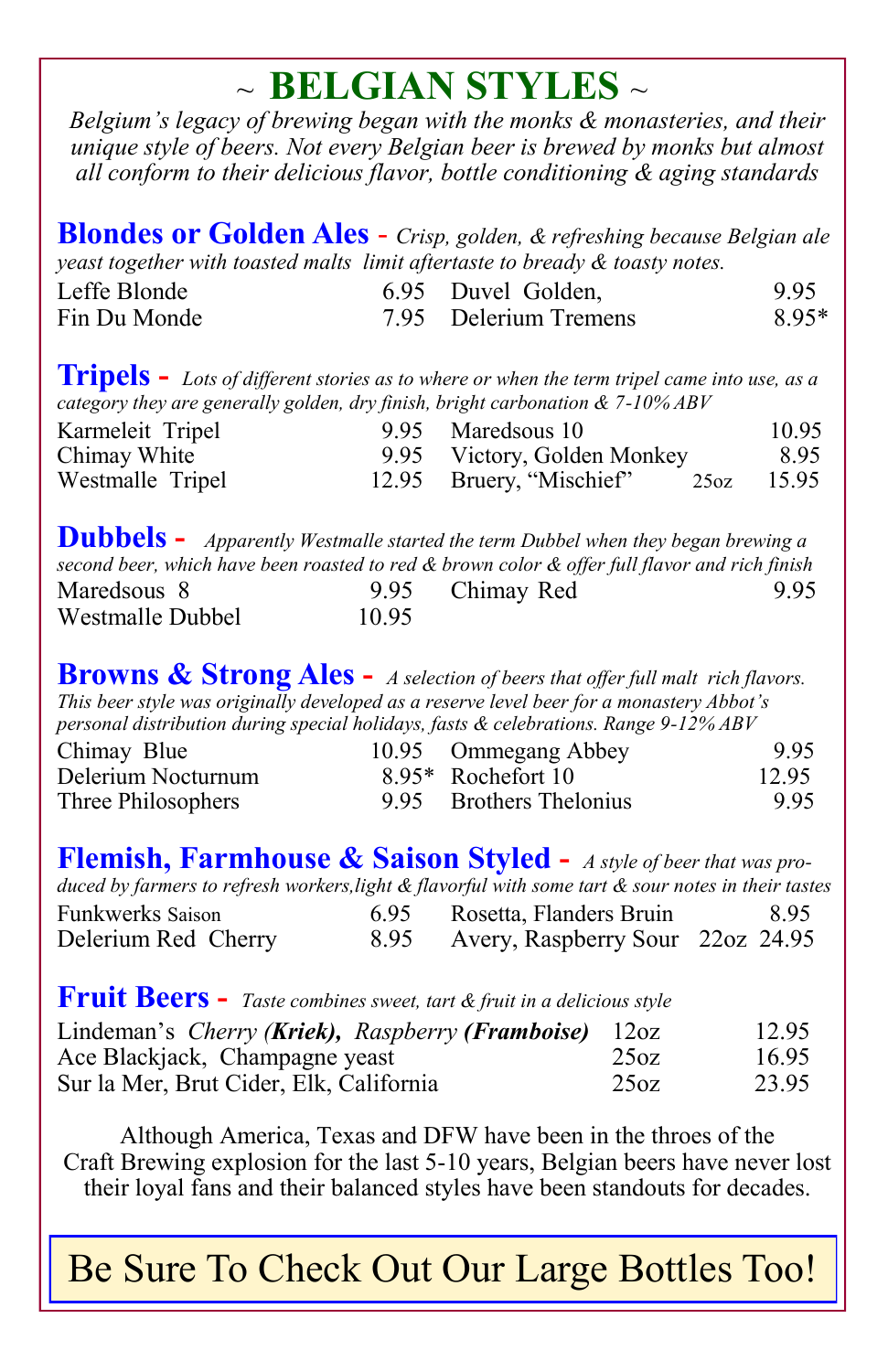# **~ CIDERS ~**

### *Hard Ciders are a nice refreshing option to beer and are mostly Naturally Gluten– Free.*

Blackthorn Dry - 16.9oz Can 6.25 Ace Perry {Apple & Pear Juice} 5.25 Woodchuck Seasonal 5.25 Magners Pear {100% Pear} 5.50 Woodchuck Raspberry 5.25 Strongbow Gold, 14.9oz Can 6.25 Woodchuck Granny Smith 5.25 Bishop Crackberry, 12oz Can 5.95 Schilling Pomegranate 16oz Can6.95 Bishop, Seasonal, 12oz Can 5.95 Schilling Grapefruit, 16oz Can 7.95 Bishop, Orange, 12oz Can 5.95 Schilling Ginger 16oz Can 6.95 Crabbies, Ginger Beer 5.5% 5.95

ACE Blackjack 21 25oz 16.95 *Gravenstein Apples, Oak aged in chardonnay ex-fill barrels, limited edition*

Sur La Mer 25oz 23.95 *Once off California Winemaker's apple orchard cider, fermented to Brut dryness*

### **~ MEADS ~**

*Mead is made the same way wine is, through the process of fermentation. The only difference is that instead of the sugar in grape juice powering those magical little workers called yeast, it's honey that they're munching on.* 

### **Meridian Hive Meadery, Austin, TX**

| Mead, Lightly carbonated - 12 oz Can                        | $6.95 - 7.95$ |
|-------------------------------------------------------------|---------------|
| <b>Discovery</b> - Semi Sweet - Orange Blossom Honey 6.5%   |               |
| Rhapsody - Semi Sweet - Blackberry & Honey                  | $6.5\%$       |
| Haven<br>- Sweet Fruit, Spice & Honey                       | $6.5\%$       |
| <b>Dynamo</b> - Semi Sweet - Cherry, Vanilla, Spices        | 6.5%          |
| <b>Frontier</b> - Off-Dry - Dry hopped style, aromatic 6.5% |               |

*Ask us about current seasonally available styles*

**Enchanted Manor, Traditional Mead** *25oz (12.5% ABV) 21.95 Traditional Mead, A Renaissance Festival favorite, is sweet and easy to drink (drinks like a Reisling). It maintains the character of the wildflowers from which it is derived, which changes with the season. Spring honey leads to mead with a citrusy character*

**Enchanted Manor, Bochet Style Mead** *25oz (6.7% ABV) 24.95 Our Bochet gets its characteristic flavor and amber coloration by slow-cooking the honey for 48 hours prior to fermentation. Each batch is racked three times to promote clarity and improve flavor. It has a full, caramel-like flavor with undertones of berry. It finishes bittersweet with notes of dark chocolate and coffee.*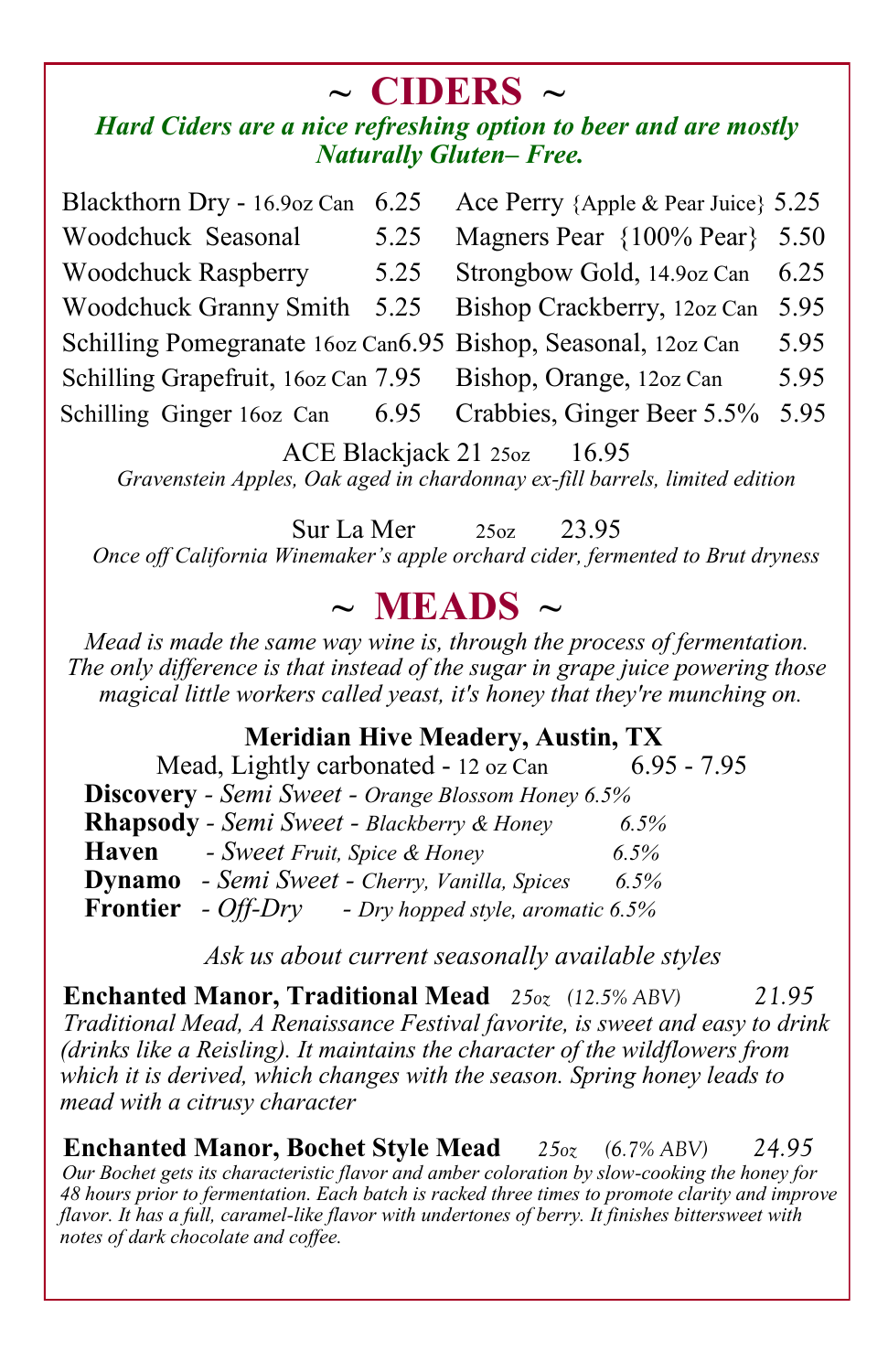#### **LARGE FORMATS** *~ 16.9 oz. to 25 oz. ~ This page begins with the tart of sour ales - great to share with cheese - and then up through effervescent Belgian goldens, reds and browns!*

**North Coast Berliner Weiss,** Cranberry - Quince **22oz** *12.95 insistent sparkle, a fragrant fruitiness in the nose, a sharp, dry palate, and a frisson of quenching, sour acidity in the finish*. *ABV 4.1%* 

**Avery "Raspberry Sour" Ale 22oz** 24.95 *Luscious ripe red raspberries are intertwined with a bountiful amount of lactic acidity + delicate barrel nuances to cultivate this sour ABV 6.5%* 

**Brooklyn Local One** ~ *Belgian styled Strong Golden Ale 25oz* 18.95 *German malts & hops, Mauritius' Sugar & Belgian yeast producing full golden color, alluring aroma, Belgian styled bottle conditioning. ABV 9 %*

**Brooklyn Local Two** ~ *Belgian styled, Strong Dark Ale 25oz* 18.95 *Pilsner & roasted malt, Belgian sugar + NY Farm honey & Belgian yeast add hints of spice to dark fruit, caramel & chocolate flavors. ABV 9 %*

**The Bruery "Mischief"** *Belgian Golden Strong Ale 25oz* 16.95 *Golden ale is dry-hopped with American hops, citrus and resin diabolically combine with melon, pear + peppery spiciness in refreshed mix ABV 8.5%*

**Rogue, Santa's Private Reserve** Belgian Dark Ale *22oz* 14.95 *Every year, at Santa's request, we brew a special ale of his choice. In 2017, it crafted a Belgian dark ale with raspberries and cherries. ABV 7.8 %*

**Lazy Magnolia Southern Gentleman,** *Brown Ale* **25oz** 23.95 *From Lazy Magnolia's Debutante series. Award winning Southern Pecan aged in oak bourbon barrels and cold filtered. ABV 7 %*

**Alesmith, Private Stock,** *British styled Old Ale* **25oz** 24.95 *malt-forward ale showcases soft notes of currants and dried fruit along with complex dark sugars, all of which are balanced by a subtle bitterness from the traditional English hops. ABV 11.0 %*

**Lakewood, Grim Shearer,** *Rye Wine* **25oz** 21.95 *Gracefully aged over 8 months in rye whiskey barrels, flavors of sun-dried cherries, toffee, maple, rye's subtle spice ABV 11.4 %*

We apologize if we sold out of your favorite, we'd rather be selling you the one you want!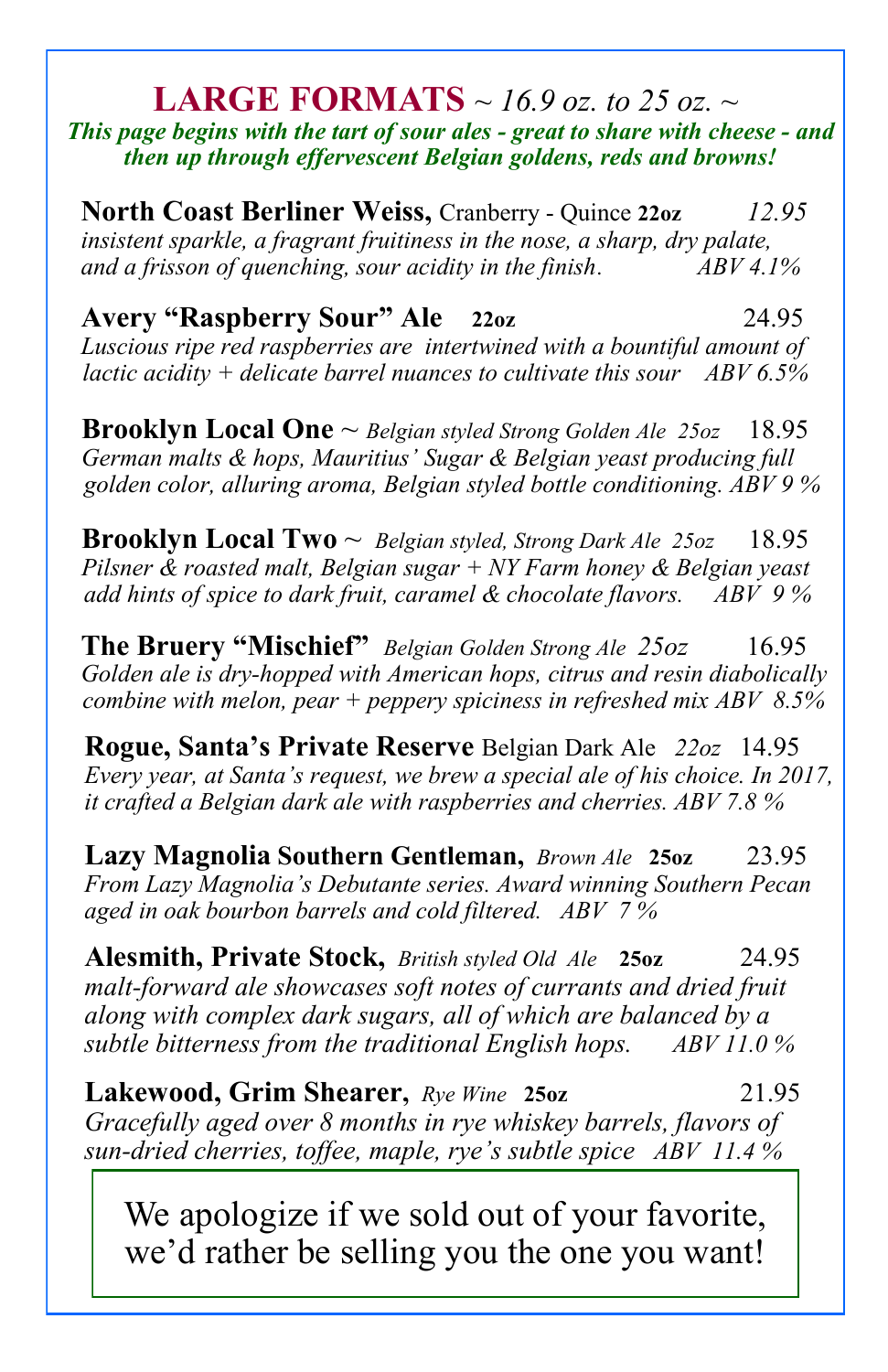#### **LARGE FORMATS** *~ 16.9 oz. to 25 oz. ~ Perfect for sharing with your meal, rich India Pale Ales, Porters, Stouts, Imperial Stouts and Barley Wine*

**Rogue Cold Brew IPA** *Coffee IPA 22oz* 19.95 *Cold brew coffee blended with IPA with Rogue Farm's hops for a unique interplay of up front coffee flavors and hops punch finish. ABV 7.5%* 

**Stone Tangerine Express IPA** *IPA 22oz* 19.95 *Bountiful tangerine purée, brings pithy bitterness to the citrus flavor, and judiciously employs just a hint of whole pineapple for a backnote ABV 6.7%* 

**Arrogant Bastard** *22oz* 10.95 *They say you are not worthy of this beer, probably won't like it, haven't developed a palate for great beers yet, but hey you can try it…. ABV 7.2 %*

**Alaskan Brewing Smoked Porter** *22oz*16.95 *Smoked brew, "rauchbier" in Germany, dark robust body, smoky flavor of this limited edition beer make it a new delicious taste experience. ABV 6.5%* 

**Ridgeway "Querkus"** English Smoked Oaked Porter *16.9oz* 12.95 *A specialty smoked/oaked porter, Querkus is made with a blend of Scottish peated whisky malts and traditional English pale malts, as well as English hops, cold matured over pieces of old French Oak barrels. ABV 5.8%*

**Rogue, Hazelutely Choctabulous** Brown Ale *22oz* 14.95 *60% Brown Nectar Ale brewed with 40% Chocolate Stout. It tastes like a candy bar: dark and decadent with a rich nutty flavor up front followed by a chocolate truffle finish. ABV 5.7 %*

**The Bruery "Share This" Mole** Imperial Stout *25oz 23.95 Mole-inspired imperial stout collaboration with Chef Anne Conness, with ancho chilies, chipotles, cinnamon, vanilla + cacao nibs. ABV 11.9%*

**The Bruery "Share This" OC** Imperial Stout *25oz 23.95 Rich, imperial stout infused w/orange-chocolate flavor. Its a profile they do well, given the abundance of orange trees in Orange Co ABV 11.0 %*

*Its worth asking our servers if they know about any off-list additions. We may surprise you!*